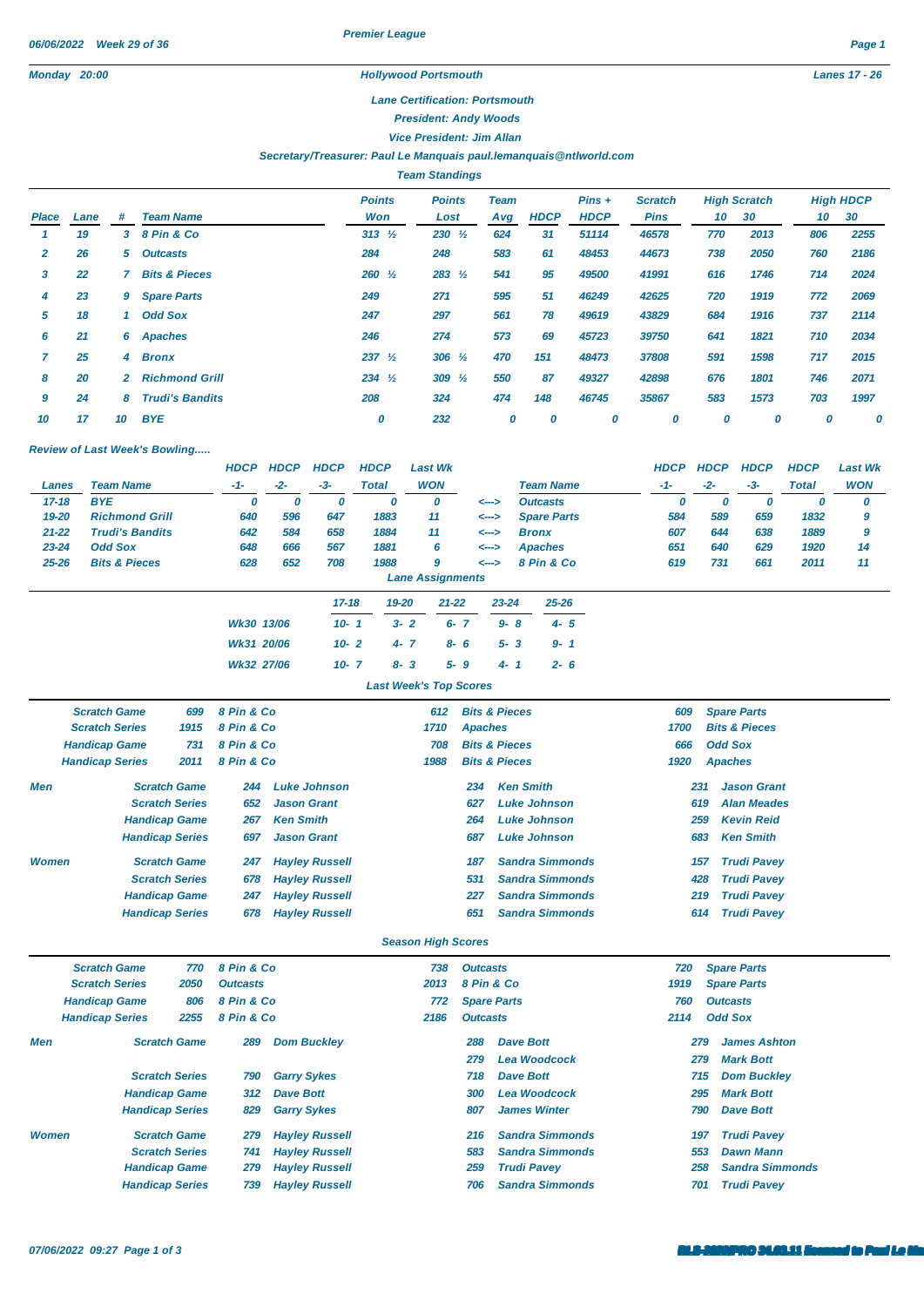*06/06/2022 Week 29 of 36 Premier League Page 2*

|                              |                                      | <b>Team Rosters</b>                                      |        |                 |        |     |       |     |              |              |             |             |             |             |
|------------------------------|--------------------------------------|----------------------------------------------------------|--------|-----------------|--------|-----|-------|-----|--------------|--------------|-------------|-------------|-------------|-------------|
|                              |                                      |                                                          |        |                 |        |     |       |     |              | <b>HDCP</b>  | <b>High</b> | High        | <b>HDCP</b> | <b>HDCP</b> |
| ID#                          | <b>Name</b>                          | <b>Avg HDCP</b>                                          |        | <b>Pins Gms</b> |        | -1- | $-2-$ | -3- | <b>Total</b> | <b>Total</b> | Game        | <b>Sers</b> | Game        | Sers        |
| 1 - Odd Sox                  | Lane 18                              |                                                          |        |                 |        |     |       |     |              |              |             |             |             |             |
|                              | 2 Phil Cullimore                     | 186                                                      | 27     | 11200           | 60     | 205 | 182   | 166 | 553          | 634          | 233         | 613         | 261         | 697         |
| 1                            | <b>Ken Smith</b>                     | 179                                                      | 32     | 11300           | 63     | 182 | 234   | 168 | 584          | 683          | 255         | 641         | 291         | 749         |
| 3                            | <b>James Ashton</b>                  | 196                                                      | 19     | 14127           | 72     | 183 | 172   | 155 | 510          | 564          | 279         | 711         | 288         | 738         |
| 41                           | <b>John Gould</b>                    | 185                                                      | 28     | 6692            | 36     |     |       |     | 0            | 0            | 237         | 676         | 265         | 760         |
|                              | 2 - Richmond Grill<br><b>Lane 20</b> |                                                          |        |                 |        |     |       |     |              |              |             |             |             |             |
| 4                            | <b>Maurie Phillott</b>               | 188                                                      | 25     | 12984           | 69     | 210 | 184   | 185 | 579          | 657          | 249         | 644         | 276         | 725         |
| 6                            | <b>Paul Le Manquaius</b>             | 180                                                      | 32     | 11362           | 63     | 209 | 178   | 166 | 553          | 649          | 224         | 622         | 256         | 715         |
| 31                           | <b>Trev Birch</b>                    | 182                                                      | 30     | 12595           | 69     | 134 | 147   | 209 | 490          | 577          | 257         | 628         | 284         | 711         |
| 47                           | <b>Dawn Mann</b>                     | 184                                                      | 28     | 553             | 3      |     |       |     | 0            | 0            | 193         | 553         |             |             |
| 5                            | <b>Steve Porter</b>                  | 180                                                      | 32     | 5404            | 30     |     |       |     | 0            | 0            | 225         | 621         | 255         | 675         |
| 3 - 8 Pin & Co               | Lane 19                              |                                                          |        |                 |        |     |       |     |              |              |             |             |             |             |
| 7                            | <b>John Wallin</b>                   | 198                                                      | 17     | 11301           | 57     | 195 | 227   | 196 | 618          | 672          | 267         | 695         | 286         | 788         |
| 9                            | <b>Alan Meades</b>                   | 202                                                      | 14     | 8498            | 42     | 188 | 225   | 206 | 619          | 661          | 258         | 697         | 285         | 778         |
| 34                           | <b>Hayley Russell</b>                | 224                                                      | 0      | 10101           | 45     | 204 | 247   | 227 | 678          | 678          | 279         | 741         | 279         | 739         |
| 32                           | <b>Bill May</b>                      | 179                                                      | 32     | 8611            | 48     |     |       |     | 0            | 0            | 235         | 641         | 270         | 746         |
| 8                            | <b>Lea Woodcock</b>                  | 192                                                      | 22     | 8067            | 42     |     |       |     | 0            | 0            | 279         | 660         | 300         | 738         |
| 33                           | <b>Dave Tredinick</b>                | 0                                                        | 0      | 0               | 0      |     |       |     | 0            | 0            | 0           | 0           |             |             |
| 4 - Bronx                    | Lane 25                              |                                                          |        |                 |        |     |       |     |              |              |             |             |             |             |
| 11                           | <b>Richard Manning</b>               | 152                                                      | 54     | 6858            | 45     | 178 | 177   | 146 | 501          | 666          | 209         | 530         | 268         | 698         |
| 42                           | <b>Duncan Johnson</b>                | 158                                                      | 49     | 7621            | 48     | 158 | 157   | 167 | 482          | 629          | 209         | 531         | 244         | 645         |
| $12 \,$                      | <b>Steve Scott</b>                   | 160                                                      | 48     | 11041           | 69     | 119 | 158   | 173 | 450          | 594          | 224         | 548         | 254         | 676         |
| 10                           | John Neil                            | 172                                                      | 38     | 11898           | 69     |     |       |     | 0            | 0            | 253         | 567         | 292         | 683         |
| 5 - Outcasts                 | Lane 26                              |                                                          |        |                 |        |     |       |     |              |              |             |             |             |             |
| 13                           | <b>Dom Buckley</b>                   | 220                                                      | 0      | 8584            | 39     |     |       |     | 0            | 0            | 289         | 715         | 269         | 715         |
| 36                           | <b>Chris Vokes</b>                   | 198                                                      | 17     | 7136            | 36     |     |       |     | 0            | 0            | 259         | 675         | 258         | 691         |
| 44                           | <b>Jason Trulocke</b>                | 165                                                      | 44     | 2475            | 15     |     |       |     | 0            | 0            | 229         | 533         | 217         | 588         |
| 14                           | <b>Andy Woods</b>                    | 195                                                      | 20     | 8227            | 42     |     |       |     | 0            | 0            | 243         | 652         | 264         | 715         |
| 15                           | <b>Garry Sykes</b>                   | 210                                                      | 8      | 12641           | 60     |     |       |     | 0            | 0            | 278         | 790         | 291         | 829         |
| 35                           | <b>James Winter</b>                  | 170                                                      | 40     | 4080            | 24     |     |       |     | 0            | 0            | 235         | 675         | 279         | 807         |
| 6 - Apaches                  | Lane 21                              |                                                          |        |                 |        |     |       |     |              |              |             |             |             |             |
| 43                           | <b>Jason Grant</b>                   | 203                                                      | 13     | 7310            | 36     | 220 | 201   | 231 | 652          | 697          | 247         | 653         | 259         | 697         |
| 17                           | Jim Allan                            | 170                                                      | 40     | 9193            | 54     | 181 | 145   | 156 | 482          | 602          | 205         | 596         | 245         | 716         |
| 18                           | <b>Alex Russell</b>                  | 200                                                      | 16     | 9626            | 48     | 180 | 224   | 172 | 576          | 621          | 254         | 676         | 270         | 724         |
| 16                           | <b>Tony Harris</b>                   | 174                                                      | 36     | 7343            | 42     |     |       |     | 0            | 0            | 226         | 610         | 266         | 730         |
| 37                           | <b>Suren Johanssen</b>               | 182                                                      | 30     | 3277            | 18     |     |       |     | 0            | 0            | 236         | 598         | 269         | 692         |
| 19                           | <b>Julie Johanssen</b>               | 155                                                      | 52     | 1398            | 9      |     |       |     | 0            | 0            | 176         | 485         |             |             |
| <b>7 - Bits &amp; Pieces</b> | Lane 22                              |                                                          |        |                 |        |     |       |     |              |              |             |             |             |             |
| 20                           | <b>Sandra Simmonds</b>               | 170                                                      | 40     | 8203            | 48     | 172 | 187   | 172 | 531          | 651          | 216         | 583         | 258         | 706         |
| 21                           | <b>Kevin Reid</b>                    | 180                                                      | 32     | 11195           | 62     | 171 | 168   | 227 | 566          | 662          | 227         | 608         | 259         | 677         |
| 39                           | <b>David Reid</b>                    | 191                                                      | 23     | 14325           | 75     | 189 | 201   | 213 | 603          | 675          | 260         | 674         | 288         | 758         |
| 38                           | <b>Paul Tolputt</b>                  | 170                                                      | 40     | 6630            | 39     |     |       |     | 0            | 0            | 214         | 563         | 256         | 677         |
|                              | 8 - Trudi's Bandits<br>Lane 24       |                                                          |        |                 |        |     |       |     |              |              |             |             |             |             |
| 22                           | <b>Trudi Pavey</b>                   | 142                                                      | 62     | 9433            | 66     | 157 | 128   | 143 | 428          | 614          | 197         | 515         | 259         | 701         |
| 23                           | <b>Barry Tull</b>                    | 171                                                      | 39     | 12869           | 75     | 187 | 130   | 199 | 516          | 633          | 246         | 608         | 286         | 725         |
| 24                           | <b>Dave Middleton</b>                | 161                                                      | 47     | 12078           | 75     | 149 | 177   | 167 | 493          | 637          | 236         | 540         | 283         | 708         |
| 9 - Spare Parts              | Lane 23                              |                                                          |        |                 |        |     |       |     |              |              |             |             |             |             |
| 26                           | <b>Luke Johnson</b>                  | 196                                                      | 19     | 12956           | 66     | 244 | 169   | 214 | 627          | 687          | 276         | 692         | 285         | 719         |
| 25                           | <b>Dave Bott</b>                     | 197                                                      | 18     | 13608           | 69     | 124 | 177   | 191 | 492          | 543          | 288         | 718         | 312         | 790         |
| 27                           | <b>Mark Bott</b>                     | 202                                                      | 14     | 13967           | 69     | 166 | 193   | 204 | 563          | 602          | 279         | 669         | 295         | 720         |
| 40                           | <b>Toby Stride</b>                   | 166                                                      | 43     | 498             | 3      |     |       |     | 0            | 0            | 182         | 498         |             |             |
|                              |                                      |                                                          |        |                 |        |     |       |     |              |              |             |             |             |             |
| $10 - BYE$                   | Lane 17                              |                                                          |        |                 |        |     |       |     |              |              |             |             |             |             |
| 28<br>29                     | <b>VACANT</b><br><b>VACANT</b>       | 0<br>0                                                   | 0<br>0 | 0<br>0          | 0<br>0 |     |       |     | 0<br>0       | 0<br>0       | 0<br>0      | 0<br>0      |             |             |
| 30                           | <b>VACANT</b>                        | 0                                                        | 0      | 0               | 0      |     |       |     | 0            | 0            | 0           | 0           |             |             |
|                              |                                      |                                                          |        |                 |        |     |       |     |              |              |             |             |             |             |
|                              |                                      | <b>Temporary Substitutes Division 1: Enter Div Label</b> |        |                 |        |     |       |     |              |              |             |             |             |             |

*z Men Division 1: Enter Div Label*